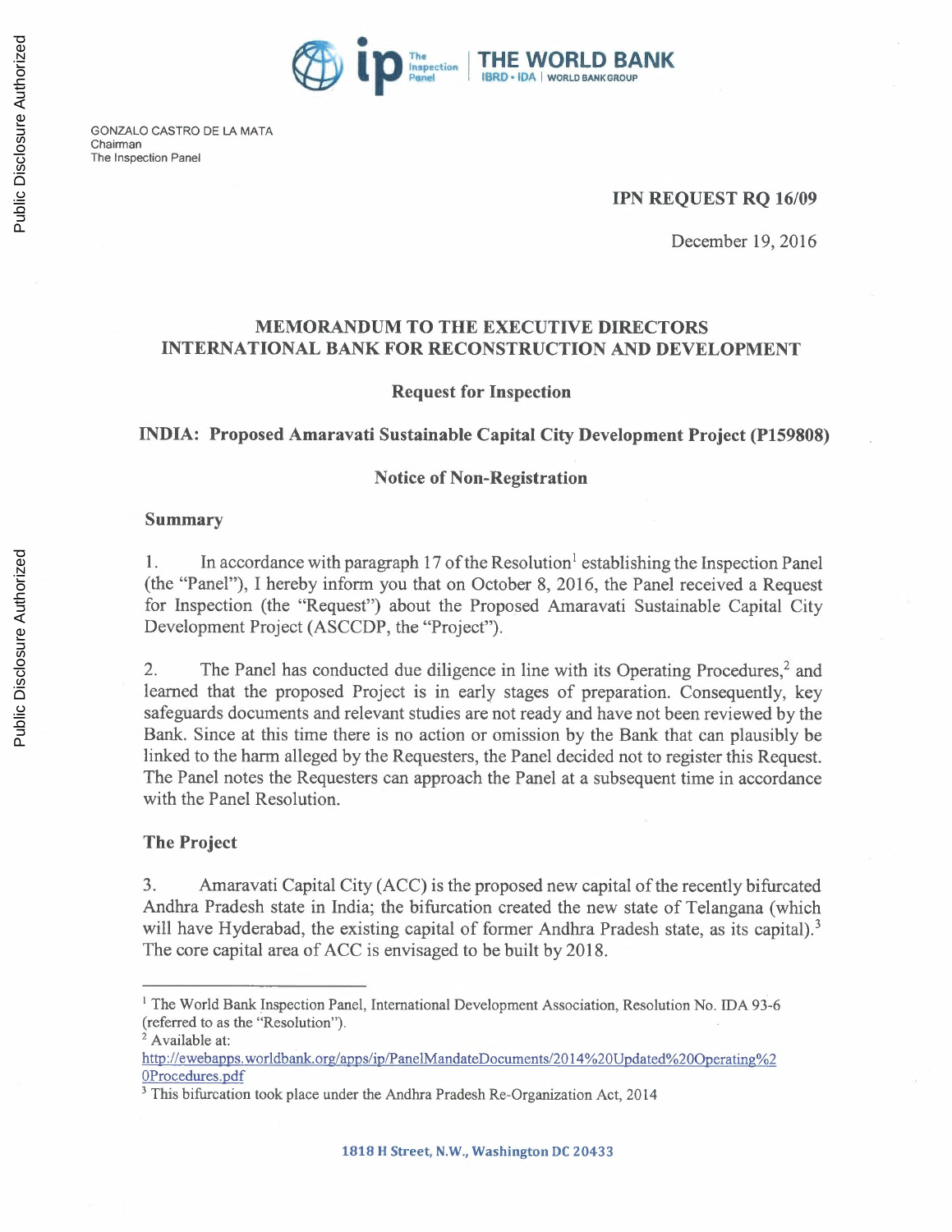4. The Amaravati Sustainable Capital City Development Project is at the concept stage, and pre-appraisal is planned for January 2017. The proposed development objective(s) are to build sustainable urban services and capacity of urban institutions for the development of Amaravati Capital City. The Board approval date is proposed for October 2017.

5. The total project cost is envisioned to be \$715 million, of which the total Bank support is \$300 million through IBRD investment project financing. The preparatory work for the project is being financed through a Bank executed trust fund' *TFOA2879 - Support to Andhra Pradesb Sustainable Capital City Development'* with a grant amount of \$0.17million. There's a 12.2% disbursement from this trust fund as of the receipt of the Request. The Government of Andhra Pradesh (GoAP) as the Borrower is providing US\$ 215 million, and the Asian Infrastructure Investment Bank (AIBB) is considering financing US\$200 million.<sup>4</sup>

6. As per the combined Project Information Document/Integrated Safeguards Data Sheet (PID/ISDS), the Project has three components (i) Basic Urban and Pro-poor Infrastructure (roads, sewerage, drains, utilities-communication, telecom, power); (ii) Sustainable (Green) Urban Investments Component (flood mitigation works, sewage treatment, solid waste management, etc.); and (iii) Technical Assistance (strategic assessment and advisory support, including setting up Amaravati Planning Institute & Urban Arts Commission).'

7. The Bank's financing will mainly be used for infrastructure, which will be spread across 29 villages. Over 90% of the land required for the city, as stated in the PID/ISDS, consists of agricultural land. The PID/ISDS also states this land has already been assembled with the consent of land-owners/farmers through a Land Pooling Scheme (LPS). One of the key characteristics of the scheme is that major displacement is avoided; consequently, about 24 existing villages within the proposed 217 sq.km city radius would remain and gradually get integrated into the urban fabric of the new capital city.<sup>6</sup>

8. According to the Project Concept Note (PCN), key features of LPS include a guaranteed return to the original landowners of about 20% of developed land for residential use, and up to 10% for commercial use within the city, besides annuity payment with a provision of yearly increase based on the extent ofland handed over under LPS for 10 years. The other benefits includes waiver of agricultural loans, interest free loans for selfemployment, pension to landless laborers, increased wage labor under Employment Guarantee program, free education/medical facilities, etc.

9. The PID/ISDS states that Bank's safeguard policies will apply to all components of the Project. An Environmental and Social Management Framework (ESMF) and Resettlement Policy Framework (RPF) are under preparation, and sub-project specific Environmental and Social Management Plans (ESMP) and Resettlement Action Plans

<sup>4</sup>Project Portal, Amaravati Sustainable Capital City Development Project (P159808). Accessed on December 16,2016.

 $5$  Project Information Document/Integrated Safeguards Data Sheet (PID/ISDS), p. 8, August 1, 2016

 $6$  PID/ISDS, p. 4.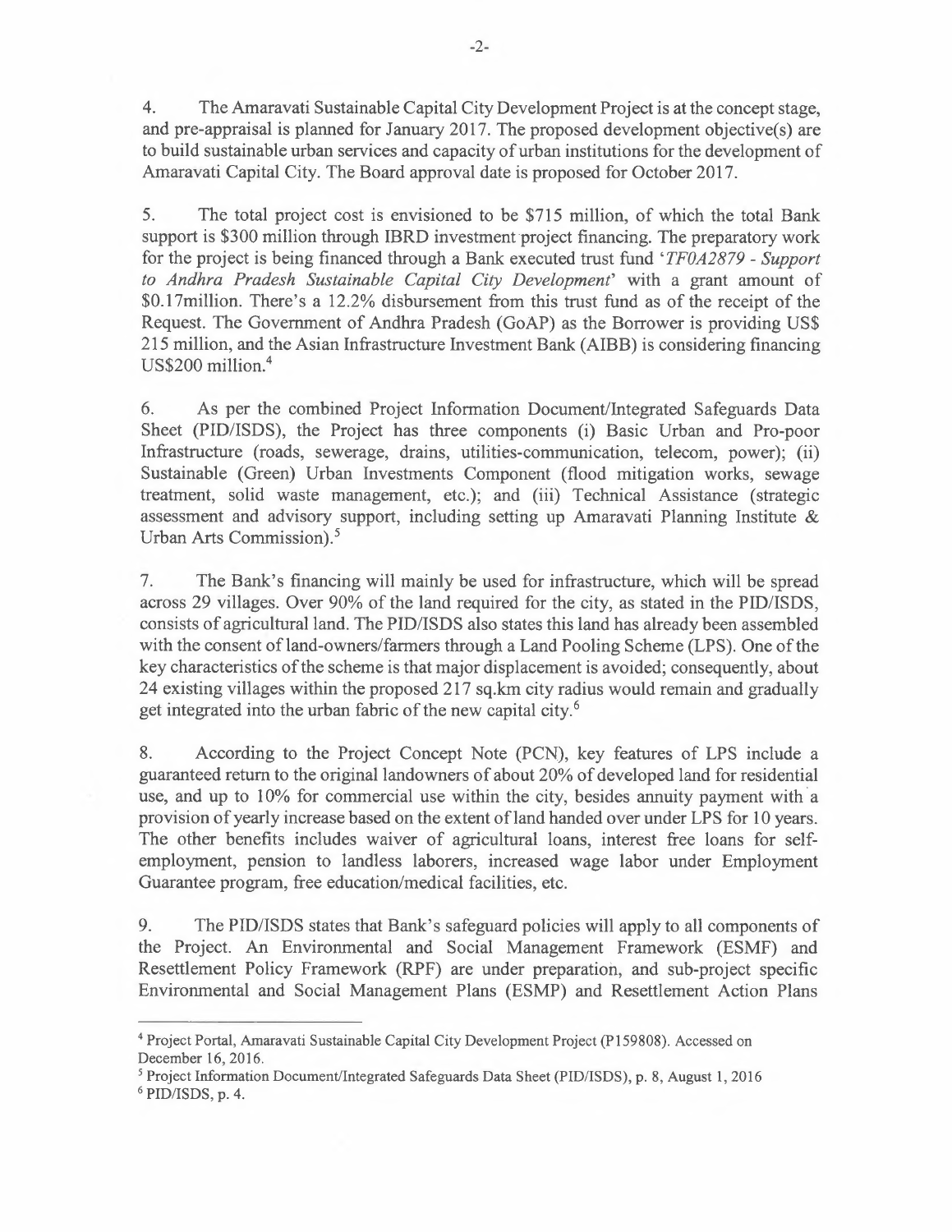(RAP) will be prepared for 30% of interventions before appraisal. This is a Category "A" project, and has triggered OP/BP 4.01 Environmental Assessment and OP/BP 4.12 Involuntary Resettlement. Other OP/BPs that may be triggered include OP/BP 4.04 Natural Habitats, OP/BP 4.36 Forests, and OP/BP 4.11 Physical Cultural Resources.<sup>7</sup>

#### The Request

10. The Request<sup>8</sup> was submitted by three persons from Amaravati, Andhra Pradesh, India, and has the support of a farmers federation which has 1600 members. It claims likely harm as a result of alleged World Bank's noncompliance with its environmental and social standards and lack of proper consultation and disclosure. The Requesters and the farmers federation have asked for confidentiality due to a fear of retaliation.

11. The Requesters allege the LPS is not voluntary and land has been assembled using coercion, intimidation, and at times threat of violence and incarceration. They state farmers not wishing to take part in the scheme have had security forces camp on their land, at times crops have been burned by unknown elements, and those resisting the scheme have been jailed.

12. The Requesters state Land Pooling is happening under the AP Capital Region Development Authority Act (CRDA), 2014. They state CRDA 2014 is against the Constitution of India and contrary to the Right to Fair Compensation and Transparency in Land Acquisition, Rehabilitation and Resettlement Act, 2013 (RTFCTLARR, 2013; also known as Land Acquisition Act, 2013) which provides for fair and reasonable compensation. The Requesters contend that the CRDA 2014 is similar to the Land Acquisition Act 2013 in most aspects except those related to compensation. According to the Requesters, farmers will have to wait 10 years under the CRDA 2014 to receive compensation, and the "annual payment" proposed by GoAP is too low and less than what farmers can generate through selling agricultural produce. The specific claims are summarized below:

*13. Agriculture:* The Requesters contend that the proposed capital city would be built on multi-crop, irrigated, private land covering an area of about 30,000 acres where 120 types of crops are grown. They state the livelihood of 152,361 people (97,000 families) are dependent on 10,600 acres of alluvial land, and their livelihoods are at stake. Despite requiring 30,000 acres, they state government plans only indicate that 940 acres will be used and the rest of the land would be sold or distributed for private purposes. They state as small farmers, they have a lucrative income from agriculture, and the compensation from land pooling will not be enough or more than their agricultural income and thus they are not interested in giving up land for capital construction.

*14. Consultation and due process:* The Request contends that the land pooling scheme is not voluntary, and point to contradictions (related to compensation, land belonging to Scheduled Castes, definition of "public purpose", cut off dates/speculative transactions,

 $7$  PID/ISDS, p. 10.

<sup>&</sup>lt;sup>8</sup> The Request is attached to this Notice as Annex 1.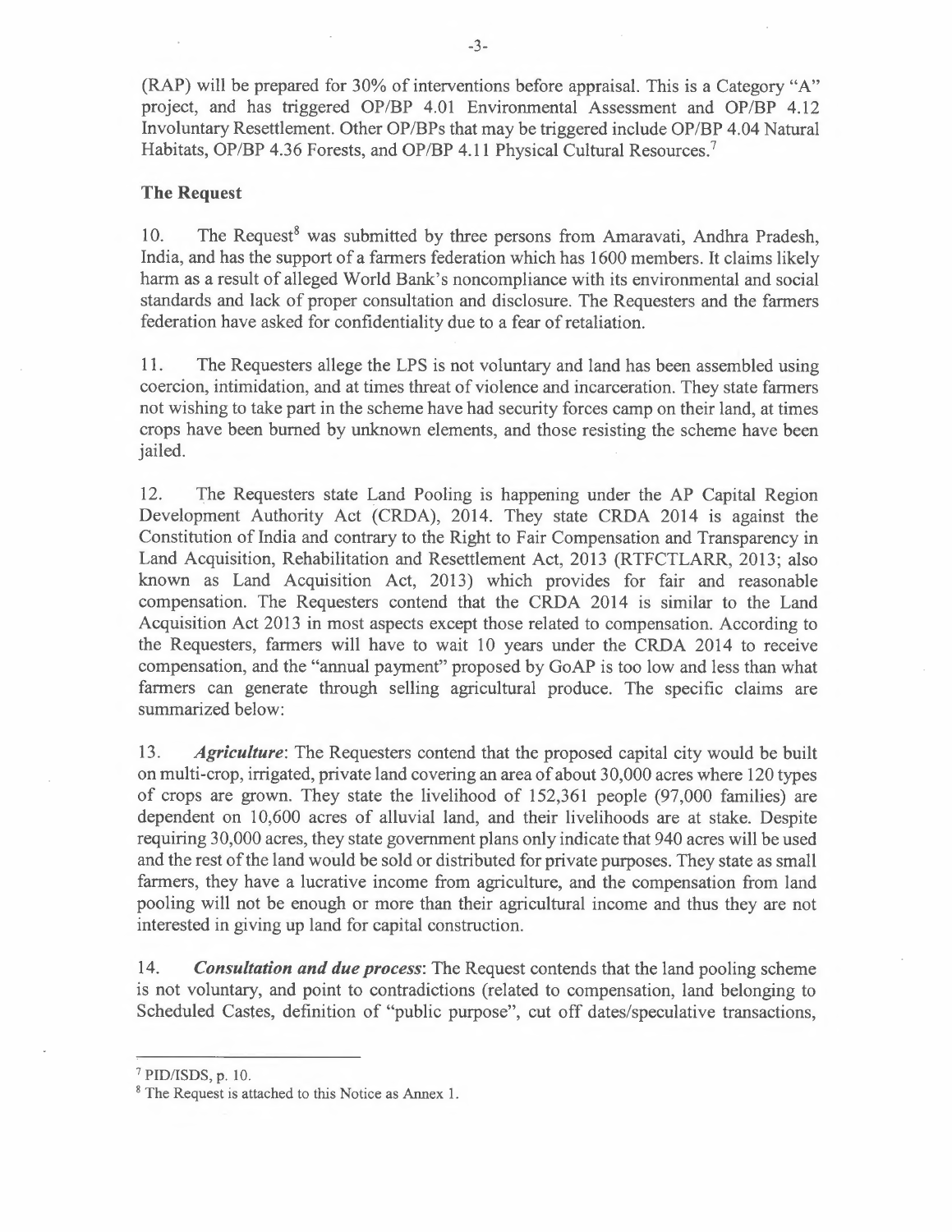etc.) between the CRDA, 2014 and the Land Acquisition Act, 2013, the latter, in their view, having precedence as a national law.

*15. Return of pooled land:* The Requesters fear that, contrary to what is stated in the CRDA 2014, the guaranteed return of developed and reconstituted land to original landowners may not take place as there is no undertaking or legal security provided by the authorities, and that the agreements are not enforceable under the law.

*16. Grama Kantam land:* The Request states that Grama Kantam lands have been "grabbed" by the CRDA which is against the law as these are not notified lands.<sup>9</sup>

*17. Vulnerable Groups:* The Request states there are 13 islands (also known as Lanka Lands) in Krishna River that will be part of the Amaravati Master Plan, where 500 *Dalit*  families live.<sup>10</sup> The Request claims *Dalits* have lived on these islands for 600 years, and these particular *Dalit* families earn their livelihood from multi-crop irrigated agriculture. It further alleges that the Land Pooling Notification does not propose compensation for these islands, and these families will permanently lose a source of livelihood. The Request also alleges corruption in the transaction with *Dalits.* The Request further alleges that the GoAP has discriminated the Scheduled Caste & Scheduled Tribe (SC & ST) Assigned Land owners by allotting less land to them as a developed plot.<sup>11</sup>

*18. Amaravati Master Plan:* The Request alleges that the Amaravati Master Plan, which lays out land zoning and use parameters is not being followed.

*19. Social Impact Assessment (SJA):* The Requesters state that the capital city will take at least 40 years to construct, and demand that an SIA and a Resettlement and Rehabilitation (R&R) policy be implemented. They state only farmers that are contributing land are being provided partial R&R, but there are others are being overlooked.

*20. Flooding:* The Request states the capital is proposed to be built along a 30 km stretch of the Krishna River, which is a perennial river that floods most of the year. The 3 main mandals (sub-divisions) which will be taken by the capital, Thullur, Thadepalli, and Mangalagiri, are already flood prone, and with additional construction of bridges and other infrastructure, the Requesters fear flooding will become permanent.

<sup>9</sup>Grama Kantam land is land without title, which the local Gram Panchayat (Village Council) can assign to individuals for purposes of household construction. Moreover, under the law, the first occupier of a Grama Kantam land is considered its owner. Government is allowed to take Grama Kantam land for development/national interest projects.

<sup>&</sup>lt;sup>10</sup> Dalits are former untouchables, and are low caste Hindus in the Hindu caste system. "Scheduled Castes" is the official term used in Government of India documents to identify former "untouchable" individuals and groups. According to Hinduism, this is the fifth category in the Varna/Caste System. The reason they are called "Scheduled" is because they are included in one of the 12 Schedules of the Constitution of India. They are widely regarded as marginalized.

<sup>&</sup>lt;sup>11</sup> As explained in Footnote 9, "Schedule Castes" are communities/people the one who were previously untouchables. On the other hand, Schedule Tribes are community of people who lived in tribal areas (mainly forest). They make up to 7 -8% oflndian population, and are also known as *Adivasis.* It is widely believed they have traditionally been marginalized and are not in the mainstream of the society.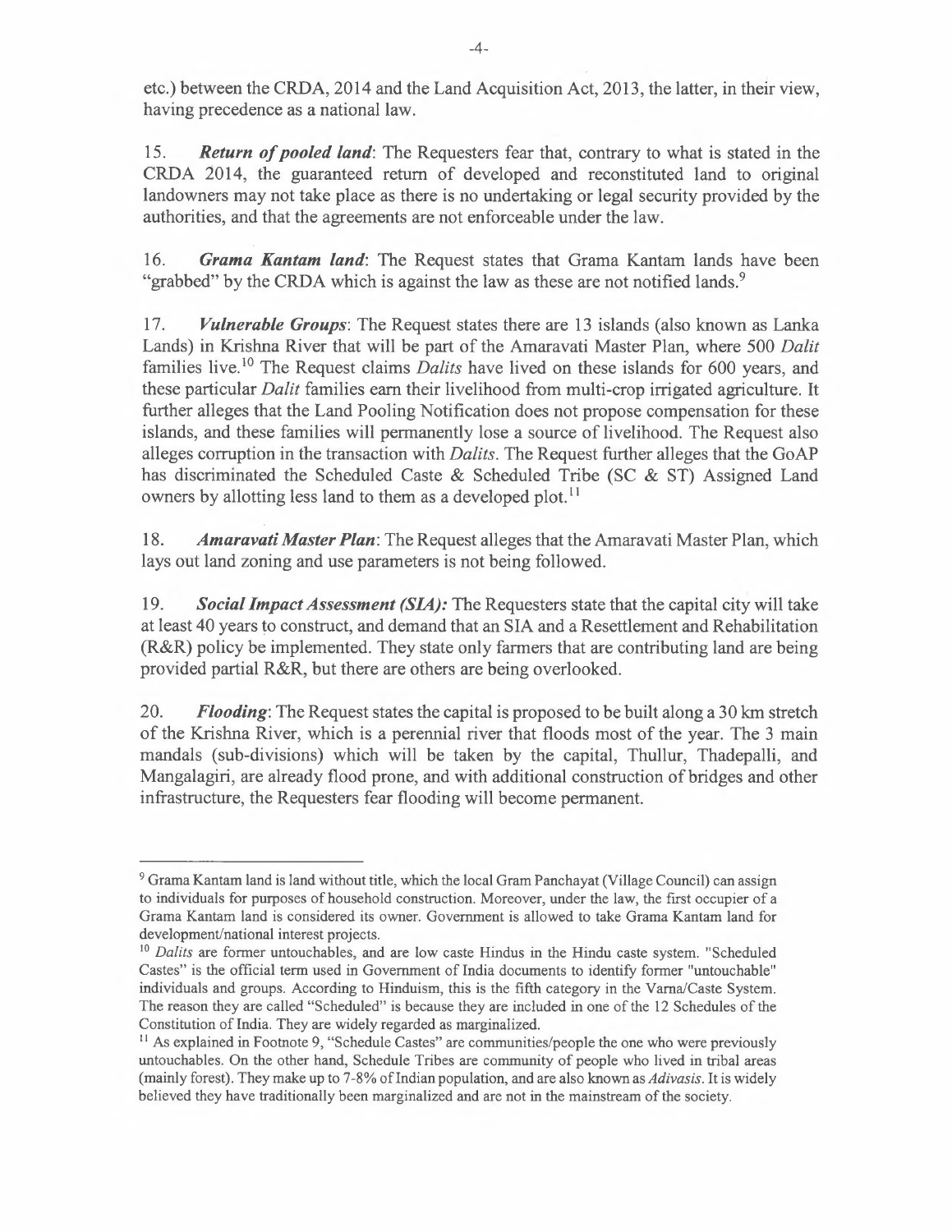*21. Islands/Wetlands:* The Request states the 13 islands (also known as lanka lands), which will be taken over as part of the ACC, are a source of biodiversity and construction on them may cause "huge damage" to their ecosystem. The Request states that under the Ramsar Convention, these islands meet the definition of a wetland and there are prohibitions that need to be honored (related to land reclamation, industries, permanent construction, any activities impacting their ecosystem, etc.).

*22. Seismicity:* The Requesters state that AP lies in earthquake hazard zone II and III, and the proposed capital city will be built near 4 geotectonic faults. They state that the results of a Geological Survey of India (GSI) micro-zonation study should guide the choice of locations for capital zones, which should be factored into ACC's building regulations.

*23. Legal Issues:* The Requesters state that National Green Tribunal, Principal Bench, New Delhi had put a stay order on all construction in its order dated 10.10.2015 but a Temporary Secretariat was constructed in Velagapudi Village, in violation of the law and the Constitution of India.

#### **Panel's Observations and Determination**

24. In accordance with its Operating Procedures, after receipt of the Request the Panel issued a Notice of Receipt on its website.<sup>12</sup> The Panel conducted its due diligence by reviewing the information contained in the Request and Project documents. To better understand the Project and the issues raised in the Request, the Panel talked to the Requesters several times between October and December, 2016. They reiterated their concerns that the Project and the remaining non-Project related land pooling will proceed with no protection for farmers not wishing to participate in the scheme.

25. On October 26, 2016, the Panel met with Bank Management and learned that Project components are under preparation and precise land parcels required for the Bankfinanced portion of the Capital City Project are not yet known. Management acknowledged that LPS is an innovative scheme and an independent assessment which is currently underway will inform stakeholders about implementation progress thus far, and gaps in implementation will be mitigated moving forward. Management also stated that the Bank will have a better sense of its engagement with the Project in approximately six months, when some of the main Project level assessments and studies will be completed. It is after conducting its own due diligence on these studies and reports that the Bank can determine whether these meet Bank policy standards, and if there are gaps, how these can be met.

26. The Panel notes this land pooling scheme is one of the largest in India, and as acknowledged by Management, it comes with risks. The Panel also notes that the Project is in early stages of development. At this time, only the PID/ISDS is available for review and other substantive documents on which the Bank has to carry out its due diligence, such as the ESMF, the RPF, the SIA, and the Independent Assessment of LPS undertaken by the Implementing Agency, are in preparation and final versions have not been reviewed by the Bank.

<sup>&</sup>lt;sup>12</sup> http://ewebapps.worldbank.org/apps/ip/Pages/ViewCase.aspx?CaseId=114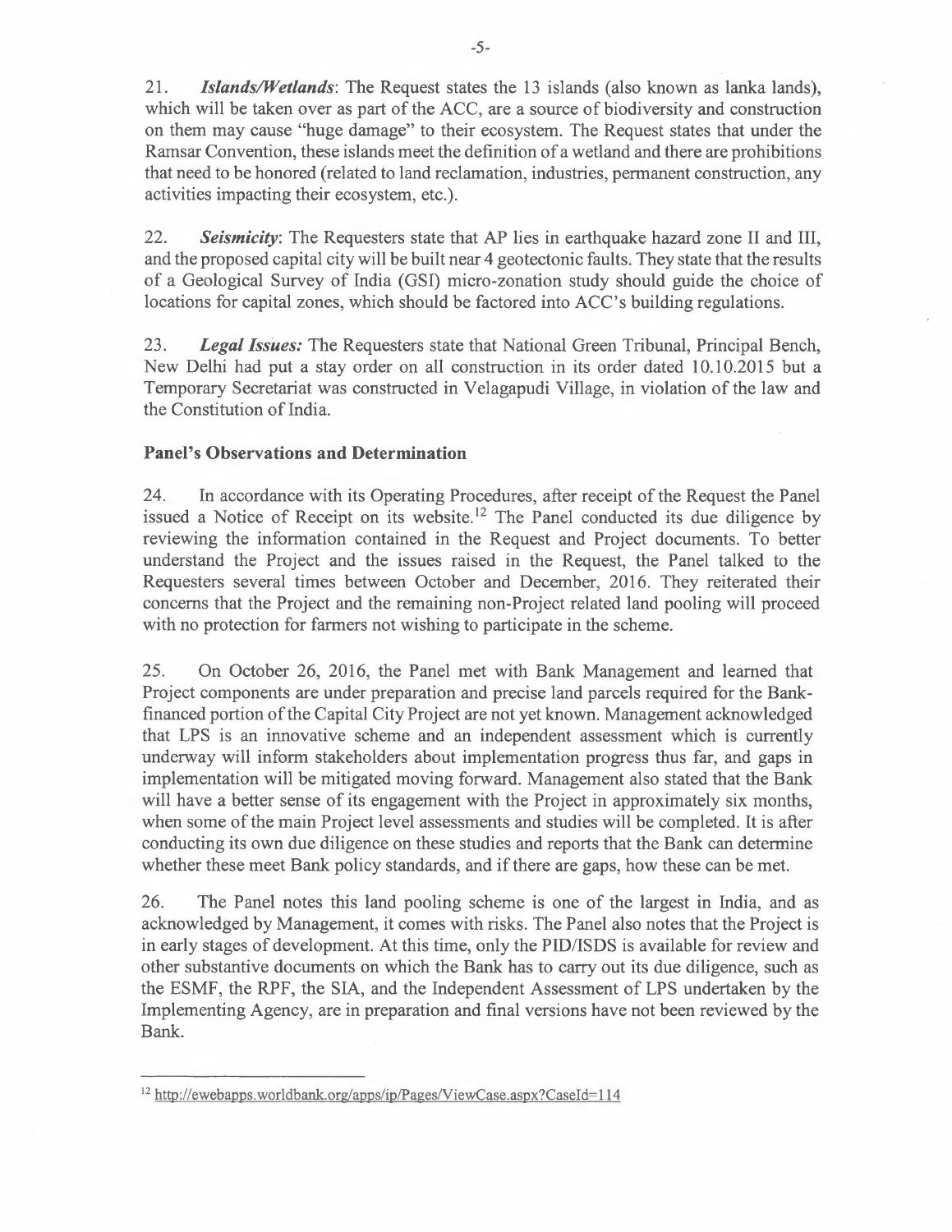27. The Panel is therefore of the opinion that at this stage, it is not possible to link the alleged existing and potential harms cited in the Request to any action or omission of the Bank; it is therefore also not possible to comment on the plausibility of whether a Bank failure has had, or threatens to have, a material adverse effect on the Requesters. In light of the foregoing and in accordance with the Panel Resolution, its Clarifications, and its Operating Procedures, the Panel is not registering the Request for Inspection.

28. The Panel notes that, in the future as the Project progresses and as new evidence becomes available, the Panel would be in a position to reassess the existence of a plausible link between a Bank-supported project and the alleged harm. Hence, in such a case, the Requesters retain their right to re-submit a Request for Inspection concerning the issues raised in accordance with Panel procedures.

Yours sincerely,

Gonzalo Castro de la Mata Chairman

**Attachments** 

Mr. Jim Y ong Kim, President International Bank for Reconstruction and Development

The Executive Directors and Alternates International Bank for Reconstruction and Development

The Requesters (Confidential)

Farmers Federation (Confidential)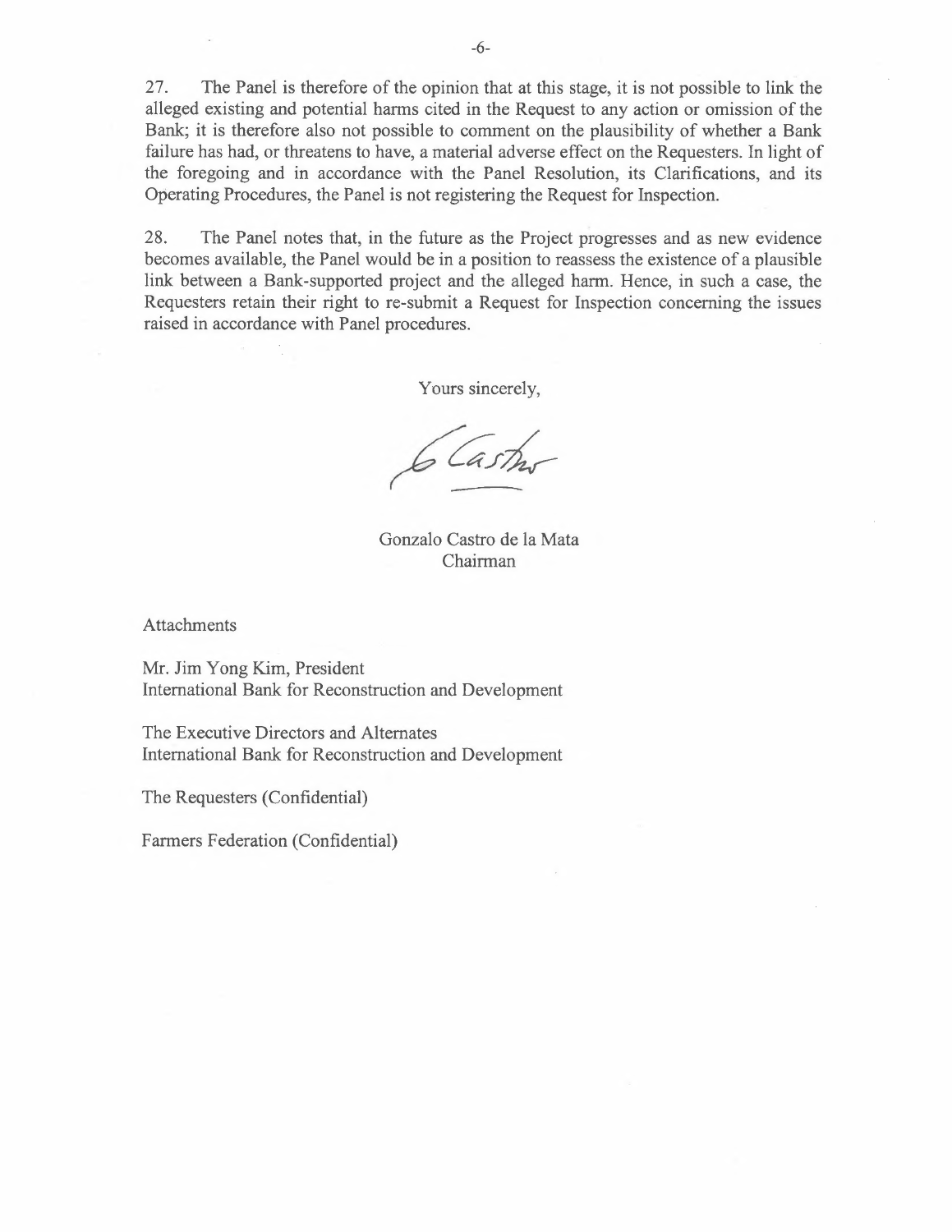# Annex I Request for Inspection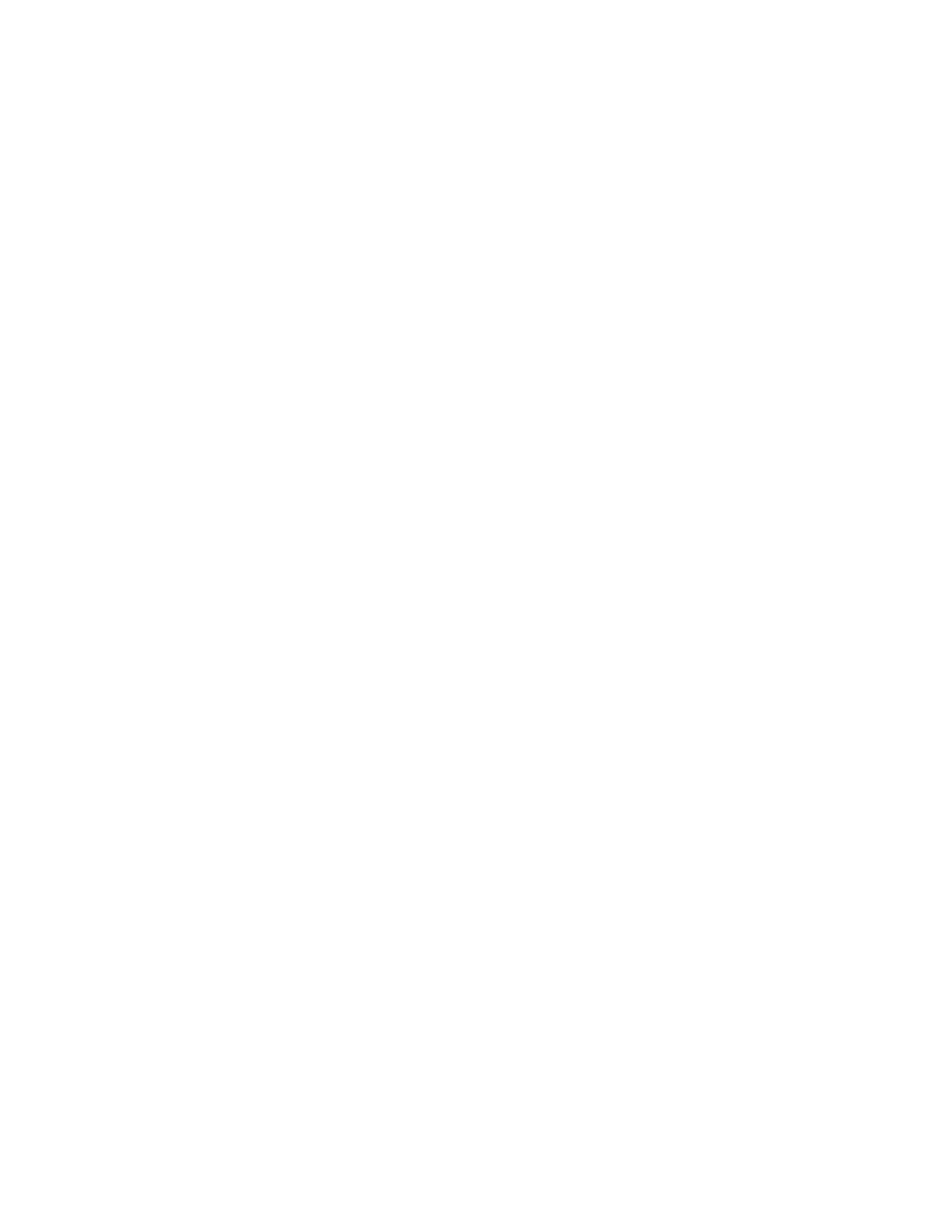#### **The Executive Secretary, the Inspection Panel**  1818 H Street NW, MSN 10-1007 Washington, DC 20433 USA Email: ipanel@worldbank.org

**Subject:** Request for Inspection Panel to evaluate compliance of the project "Amaravati Sustainable Capital City Development Project (Project 10: P159808)" with Environmental and Social Safeguards - both The World Bank and MoEFCC guidelines and policies.

,  $\lambda$  ,

.....

1. We who live in the second state in the second state in the second state in the who live in the area known as Amaravati, the proposed Capital of remained State of Andhra Pradesh after its bifurcation. This is also known as "Amaravati Capital Region". Our contact addresses, telephone number, and e-mail address are attached in **Annex 1.** 

2. We are likely to suffer, harm as a result of the World Bank's failures or omissions to "Environmental and Social Framework: Setting Environmental and Social Standards for Investment Project Financing" in the "Amaravati Sustainable Capital City Development Project (Project ID: P159808)" located in. Amaravati Capital Region of Andhra Pradesh State in India.

#### 3. From the documents available through web

(http://documents.worldbank.org/curated/en/601991470663401388/pdf/ITM00184-P159808- 08-08-2016-1470663396624.pdf or

http://documents.worldbank.org/curated/en/601991470663401388/ITM00184-P159808-08-08- 2016-1470663396624.docx to download), we understand that World Bank (WB) is trying to invest about INR 3,336 crore (USD 500 million). Following this we had a telephonic discussion with.

**Fig. (refer Annex 2** for communication trail). We understood that the discussions under the Arnaravati Sustainable Capital City Development Project (P159808) are at very preliminary stages and no specific interventions have yet been identified. During our telecon, we emphasized to WB colleagues that any interventions under Amaravati Sustainable Capital City Development Project to be undertaken by WB are part and parcel of the **pooled or acquired land** within the 33,000 acres or anticipated (approx.) 53,677 acres. The due processes that were followed by the Government in land pooling and land acquisition would certainly influence the schema of each individual interventions and partnerships - including WB interventions even if it is limited to the construction of new roads to improve access to the capital region. Therefore, we have requested them to be in touch with us and update on the progress being made. So far we have not heard back from WB office in Delhi. We are very concerned because of the recent news articles such as the following.

- a. http://timesofindia.indiatimes.com/city/vijayawada/WB-to-spare-just-50-of-loan-for-Amaravati-infrastructure/articleshow/S4476827.cms.
- b. http://www.thenewsminute.com/article/centre-cuts-world-bank-loan-needed-and hrascapital-amaravati-half-50122.

**To** 

Page 1 of **22**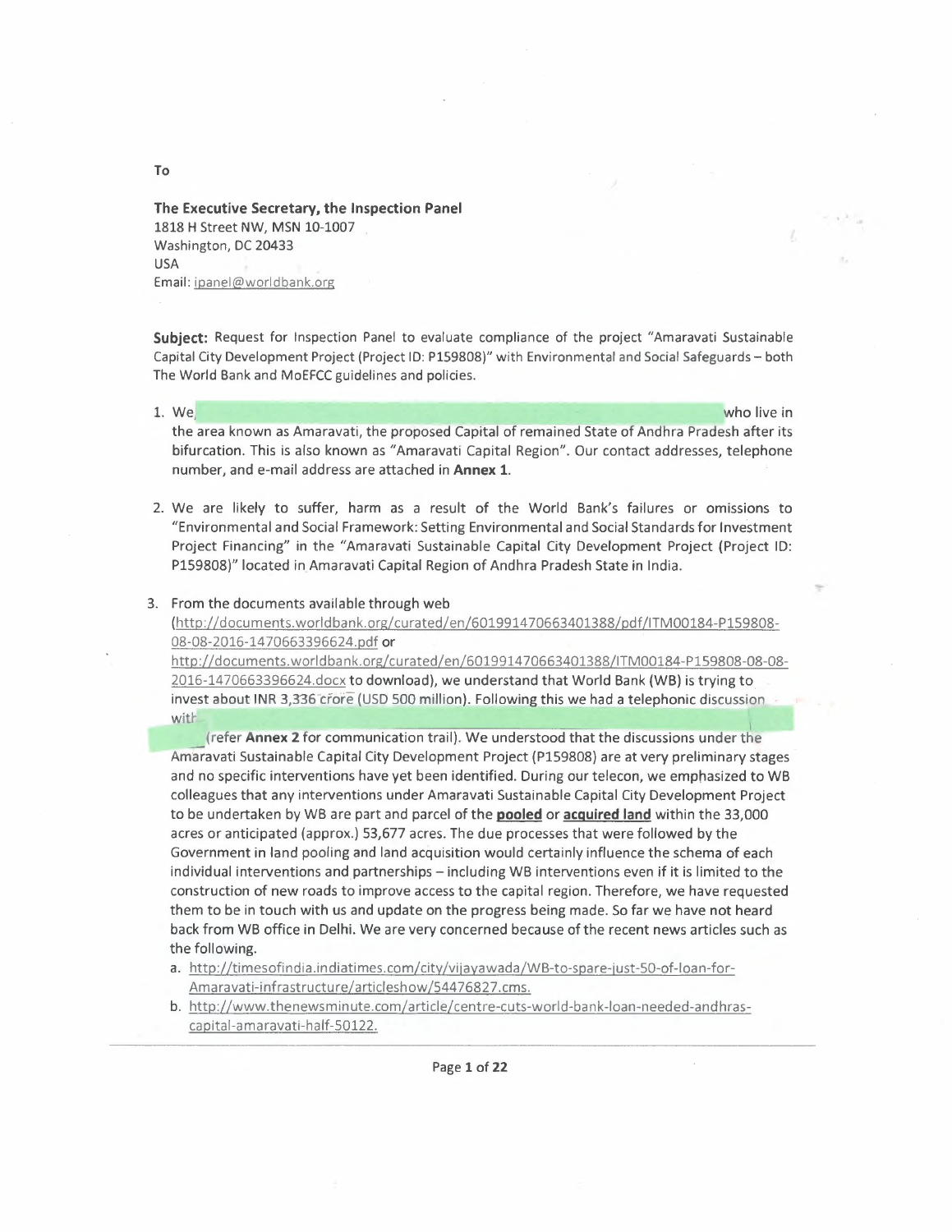c. Refer to Annex 3 for articles published in Telugu Media: "Amaravati gets INR 3,324 crore Loan", "For basic facilities in Nelapadu, INR 35.28 Crore".

, ,

Further, **I had filed objections** for the land acquisition Notification Published in Andhra Jyothi News Paper vide Rc No 251/2016/Gl(579/15) Dt: 22-07-2016. Refer to Annex 4. This mainly focuses on (i) how government is tampering the principle of "public purpose", (ii) unfair determination of land market value, which is in contrary to the provisions of the Right to Fair Compensation and Transparency. in land Acquisition, Rehabilitation and Re-Settlement Act, 2013 (Government of Ihdia) etc. Also refer to Annex 5, an earlier submitted petition to the Inspection Panel attached as a separate document. Up on the request of the Inspection Panel, We are also sharing a peer reviewed article titled "Making of Amaravati: A Landscape of Speculation and Intimidation", authored by Professor C Ramachandraiah on the land pooling process as Annex 6.

It is mandatory to conduct SIA and EIA for the whole project, but nothing of that sort has been done. With the influence of the State Government and their officials, consultants prepared the documents for the sake of obtaining project permissions and Loans from the world Bank and other agencies. They have not recorded any kind of statements from the Affected farmers and others. The decision taken by the collector is in his own interest, which is illegal, arbitrary and unconstitutional for the act of which, he may be penalized.

- 4. We believe that World Bank's "Envtronmental and Social Framework: Setting Environmental and Social Standards for Investment Project Financing" has not been observed http://consultations.worldbank.org/Data/hub/files/consultation-template/review-and-updateworld-bank-safeguardpolicies/en/materials/the esf clean final for public disclosure post board august 4. pdf.
- 5. We have complained to World Bank staff, refer to Annex 2 for communication trail. Though we have specifically requested World Bank Staff to inform Capital Region Farmers' Federation updated of the situation, no response was received so far. As stated under point (3) above, we are very concerned because of the recent news articles.
- 6. We therefore request the Inspection Panel recommend to the World Bank's Executive Directors that an investigation of these matters be carried out.
- 7. We do not authorize the Inspection Panel to disclose our identities as we have a fear of retaliation because of our interaction with the Inspection Panel.

| Signature: | Signature: | Signature: |  |
|------------|------------|------------|--|
|            |            |            |  |
|            |            |            |  |
|            |            |            |  |
|            |            |            |  |

Page 2 of 22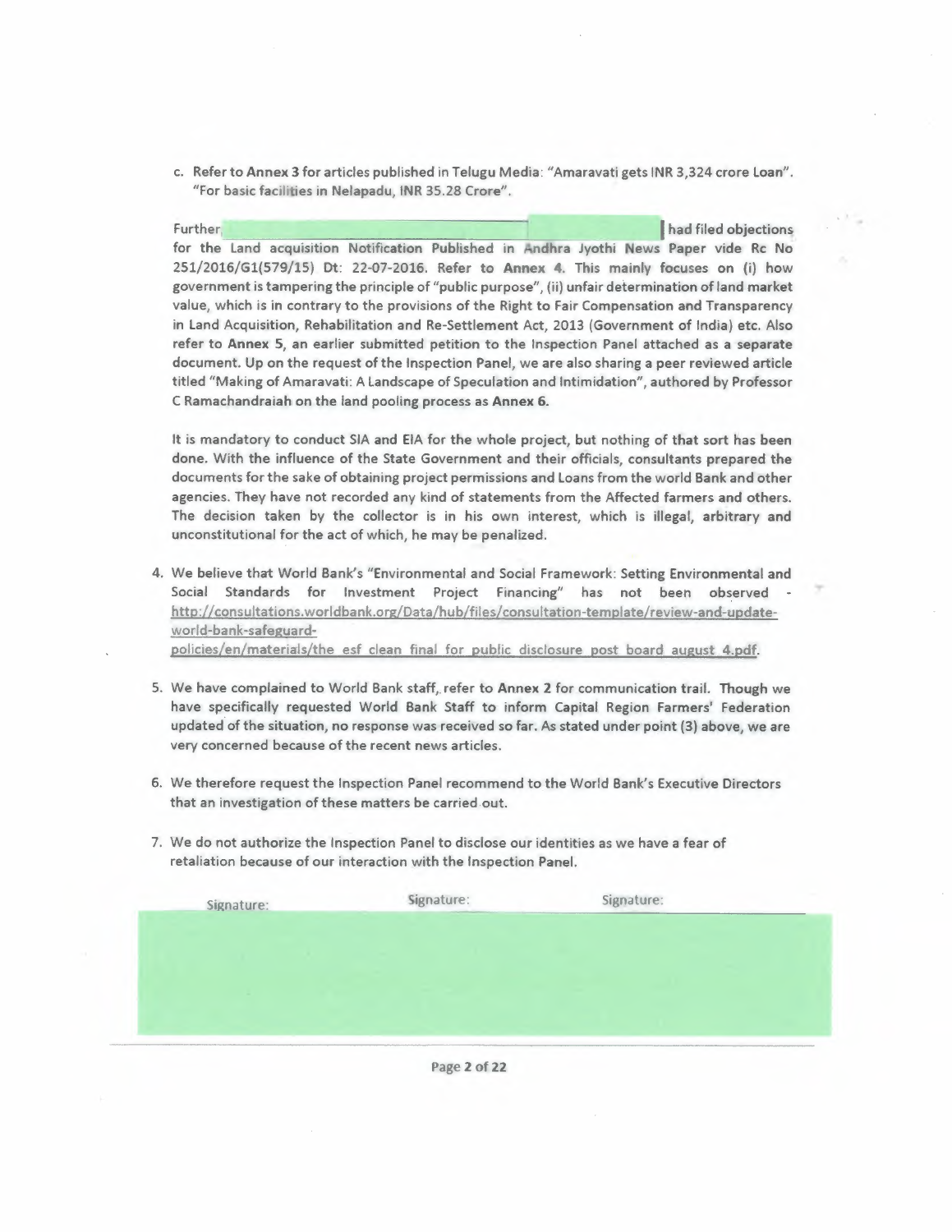



Ł

 $\sim$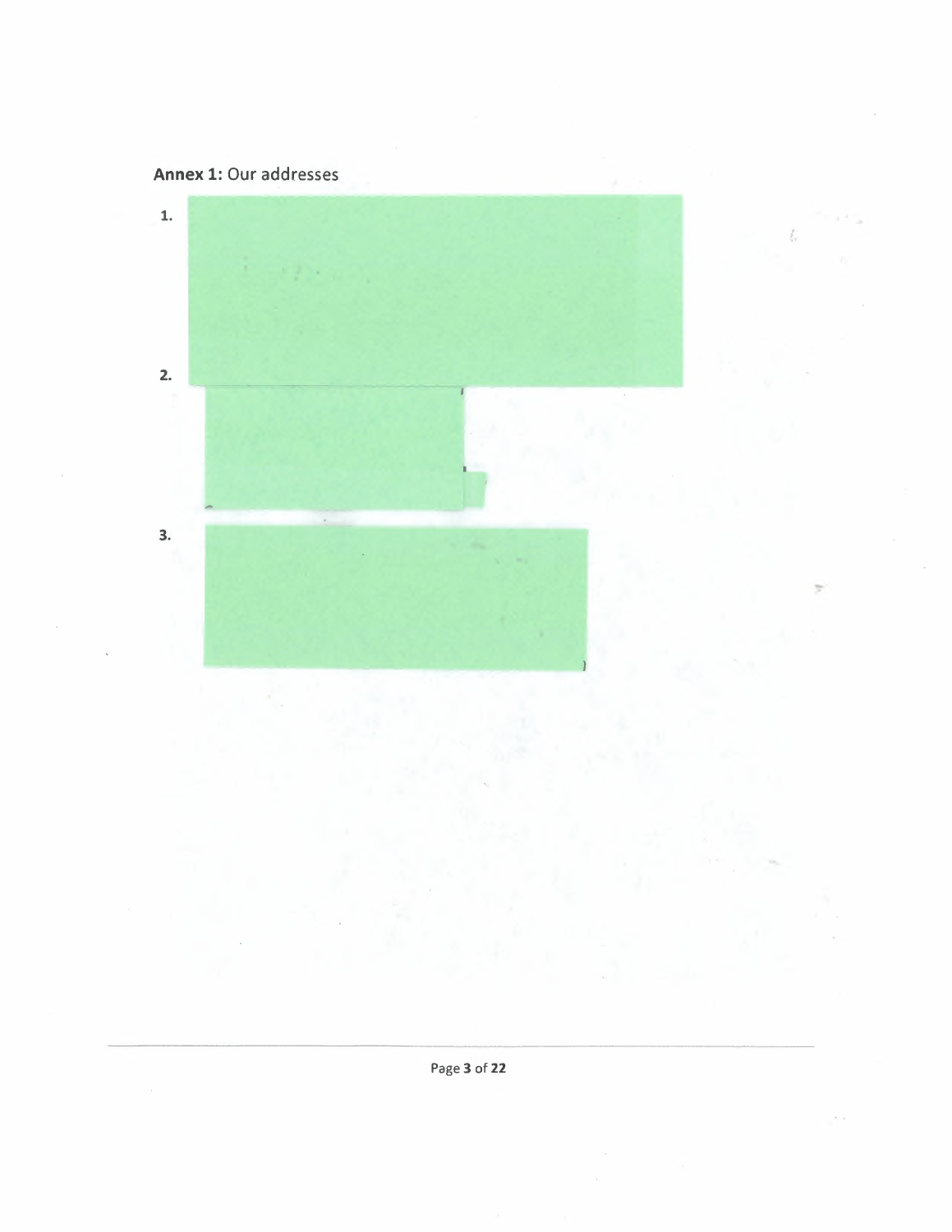Pages 4-11 are redacted to maintain confidentiality.

Annex 2: Communication trail with the World Bank



Page 4 of 22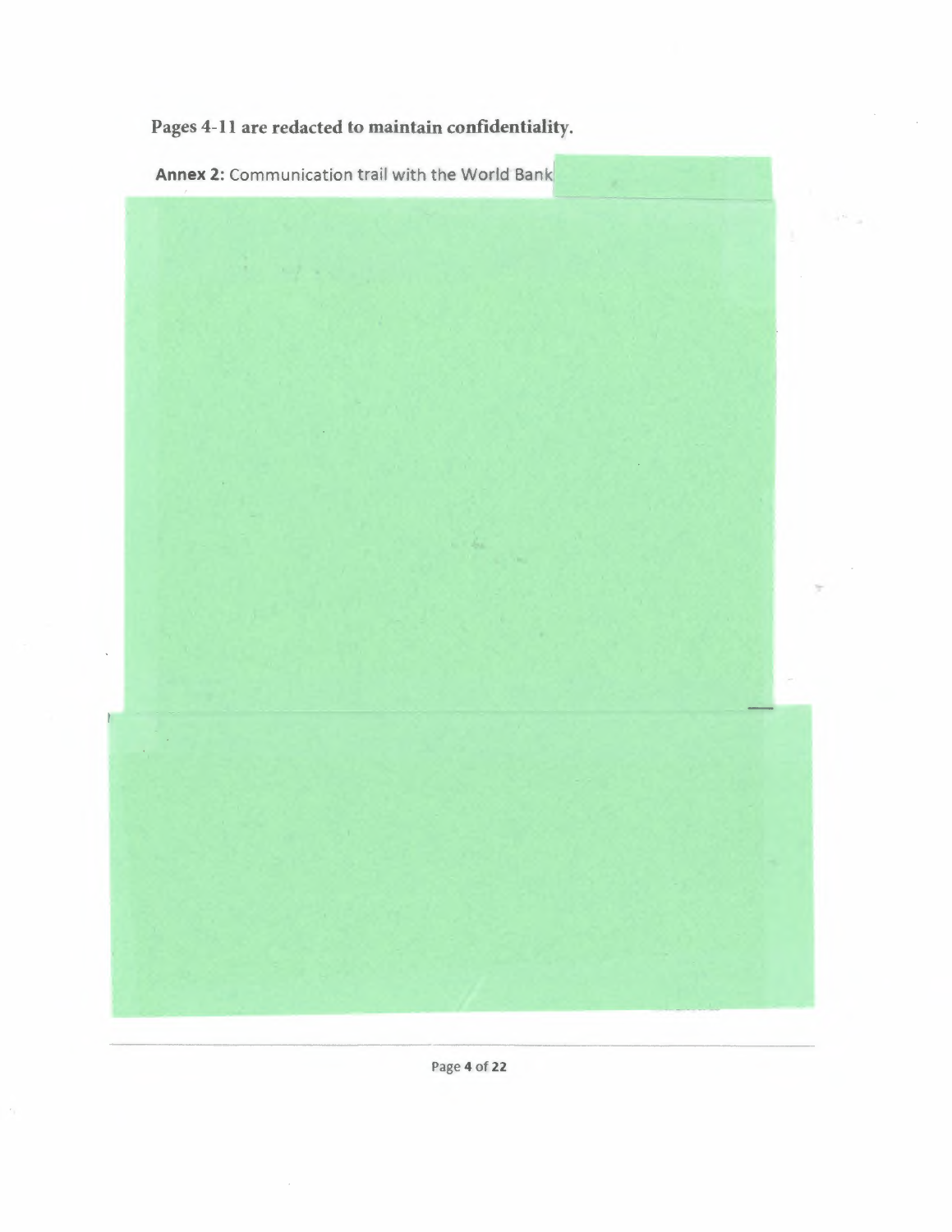#### **Annex 3: News article published in Telugu Print Media**

## అమరావతికి రూ. 3,324 కోట్ల రుణం!

 $\bullet$  ప్రాజెక్టు లక్ష్యాలకు చ్రపంచ బ్యాంకు ఆమోదం • వచ్చే పడాది మార్చి నుంచి రుణం మంజారు

• ప్రాజెక్టు కాలవ్యవధి 2019గా నిర్వారణ

 $\bullet$  65 కి.మీ. నబ్-ఆర్టీరియల్ రోద్లకు 1,998 కోట్లు  $\bullet$  వరద నియంత్రణ పనులకు రూ.1,036 కోట్లు • నేలపాడులో మౌలిక వసతులకు 85.28 కోట్లు

సా<u>థ్</u>. హైదరాబాద్: ఆమరావతిలో 65 కిలోమీటర్ల మేర సబ్ అర్టీ రియల్ రోడ్ల నిర్మాణం, వరద నియంత్రణ వనులు, నేలపాడు<br>గ్రామంలో మౌలిక వసతుల స్వాయి పెంపుసబి ప్రపంచబ్యాంకు fr. 3.324 5<sup>6</sup> % & mo 300 er od 3dision & 3.00 ప్రాజెక్టు ల్యాలకు చ్రవంచ బ్యాంకు ఆమోదం తెలిపింది. మరో<br>తూ. 1.425 కోట్లను రాష్ట్ర ప్రభుత్వం రమ వాటాగా సమకూర్చు<br>కొని - మొత్తం రూ. 4.749 కోట్ల వ్యయంతో ప్రాజెక్టును చేపల్ల<br>నుంటారు. చేమానం బాల్సి నుంచి చ్రవంచ బ్యాంకు నిధులను<br>న ూన్న ప్రయాంగ్లాని కుట్టానిం ఇమెలా - చెందా - చెంద్రం మెలా<br>రాష్ట్ర ప్రభుత్వానికి విభుదల అవుతాయి. రాష్ట్ర డి నుంచి ,సీఆర్ట్-వీట్<br>విమదల వేస్తారు. నీతదేడీఎ చైవంలో బ్యాంకు (పాజెక్టు కోసం (ప్రత్యే<br>కంగా - వ్యక్తిగత -ఖాతాలో - ఆ , సుంచి కన్సల్టింట్ల, సిబ్బంది జీత భత్యాలకు ఆవసరమైన నిధు<br>లను జావ్యం లేకుండా విడుదల కేయనున్నారు. వనులతో పాటు

Ros Información



 $\mathbb{E}$ వృలైంట్లు, ఇతర ఉద్యోగలలకయ్యే జీతభత్యాలకు నిధులు విడుద ా...<br>లపై వ్రవంచ బ్యాంకు వ్రతినిధులు రాద్ర వ్రభుత్వ అధికారులతో<br>గతనెల కి.11 రేదీల్లోనే చర్చలు జరిపారు.

### ~Cj~ !:JQX>o,g~ ~"~.:I5!a.I!tVJ \_\_ ! ...,.,\_ - ~~ **.... --**

రాజధాని మాన్షర్ భైటాళిక చైనారం  $13,500$  ఎకరాల్లో నుమారు ాలజాని మాన్రర్ ప్రణాశిక చైకారం 18,500 ఎకరాల్తో మమారు<br>రాజధాని మాన్రర్ ప్రణాశిక చైకారం 18,500 ఎకరాల్తో మమారు<br>54.68 కిలోమీలర్ల మేర వరద వస్త్రందన్న విషయం తెబిసిందే. ఈ<br>టని నిర్ణయించారు. ఇందుకోనం ప్రాథమిక అంచనా చ్రవారం రూ.. మీద నియంజనియ బ్రామిల్ ద్వాంజ్ సాధులం మనులకు బుక్కు<br>లని నిర్ణయించారు. ఇందుకోసం జ్రాథమిక అంచనా బ్రహరం రూ.<br>1.089 కోట్లు వ్యవసాయ అవుతుందని అంచనా మార్కు ఆనోలైన్ ంగ్ స్వాయం లు. ఇంటుం అధ్యయదరి. అందూ వేశారు, జన్మల్రెన్<br>'L088 కోట్లు వ్యయం అధయందరి. ఇందూ వేశారు, జనలైన్<br>వరక నియంత్రణ రిజిర్వాయస్స్*రో పాటు* కృష్ణా హృమ డెల్హా కెనా<br>డెల్హా దిఇశ్వాయస్ విడుగ్గు ఫెంలడంతో పాటు బ్రెంగ్ నేరు కొండ<br> క్టప్తా వశ్చిమ జేల్షా కాలువ ద్వారా థ్యప్తా సదిలోకి మళ్లించడంపైన<br>దృష్టి పారించనున్నారు. వరద నీటిని పంపింగ్ చేయడం ద్వారా

| రోడ్న        | ಕ್ಷಿತಿ ಸ | లేన్ల వివరం                               | ద్యయం       |
|--------------|----------|-------------------------------------------|-------------|
| నంజర్        | (5.5x.)  |                                           | (రూ.కోట్లలో |
| $8 - 8$      | 13.67    | లి లేన్+2 లేన్ <del>చఆ</del> ర్ <b>ట్</b> | 451         |
| $m - 10$     | 7.7      | $4.85 + 2.05$ au $56$                     | 231         |
| $8 - 13$     | 7.33     | 4 లేవే $+2$ లేన్ జాజర్ఐి                  | 219         |
| $-5 - 4$     | 7.12     | 4 లేనే+2 లేన్ దఅర్జి                      | 213         |
| <u>ධරි-9</u> | 11.44    | 6 లేన్+2 లేన్ జితరం                       | 379         |
| $-15 - 14$   | 8.26     | 4 లేవ్+2 లేన్ <del>జలర్</del> లీ          | 247         |
| $35 - 16$    | 8.6      | 4 లేన్÷2 లేనే <del>వఆర</del> ్ <b>టీ</b>  | 258         |
| <b>Zudo</b>  | 65.      |                                           | 1.998       |

.<br>సబ్-అర్జీలియల్ రోడ్ల వివరాలు..

సబ్-ఆర్థిరియల్ రోడ్లను ఆరు, నాలుగు డిస్టతో పాటు బస్

<mark>-వరిలో 65 కలోమీటర్ల</mark> మేర

ఉండవర్ణి ఔట్ ప్లో హ్నియిస్ దగ్గర వదిలిపియనున్నారు.<br>నే**లపాఁ దులో చూెలిక వసతుల స్మాయి పెంపు** 

వ్రపంచ త్యాంకు రుజంతో నేలపాకు (గామంలో మౌళిక చనతుల<br>స్థాయిని `పెంవసున్నారు, ఇందుకోసం రూ. 95.28 కోట్లు వ్యయం<br>అవతుందని అంబాగా వేశారు. మంచినీటి సరఫరాకు రూ. శి,85 they, sted nonogenti tr. 4.12 sky. @dd systy స్వాయి: పెంపునకు దూ. 5.88 కోట్లు, విద్యుత్ వంపిణీ వ్యవస్థకు రూ. 15.77 కోట్లు, రహదారుల స్త్రాయి పెంపు పనులకు రూ. 5,18 కోట్ల వెచ్చించనున్నారు.

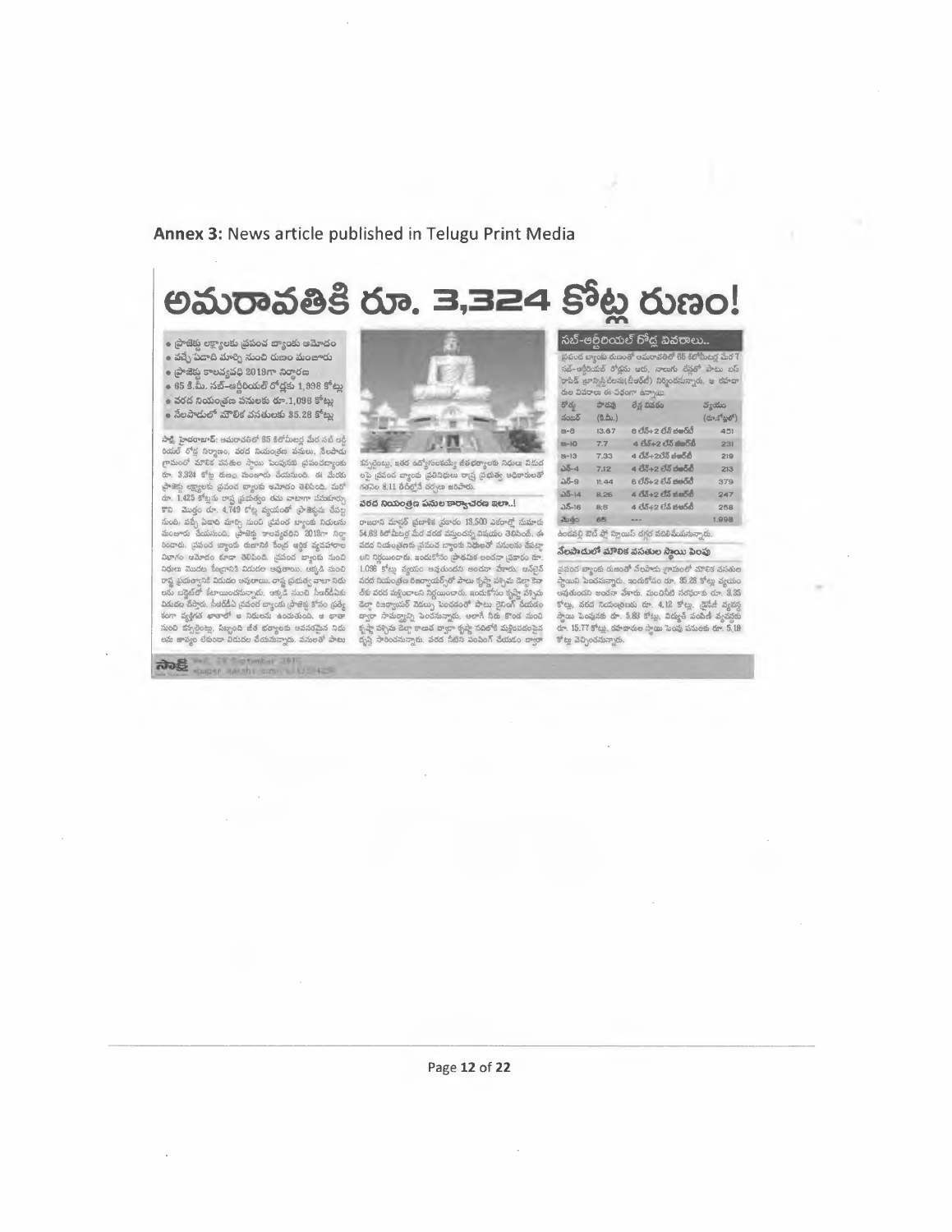**Pages 13 to 22 are redacted to maintain confidentiality.** 



Page **13 of 22**